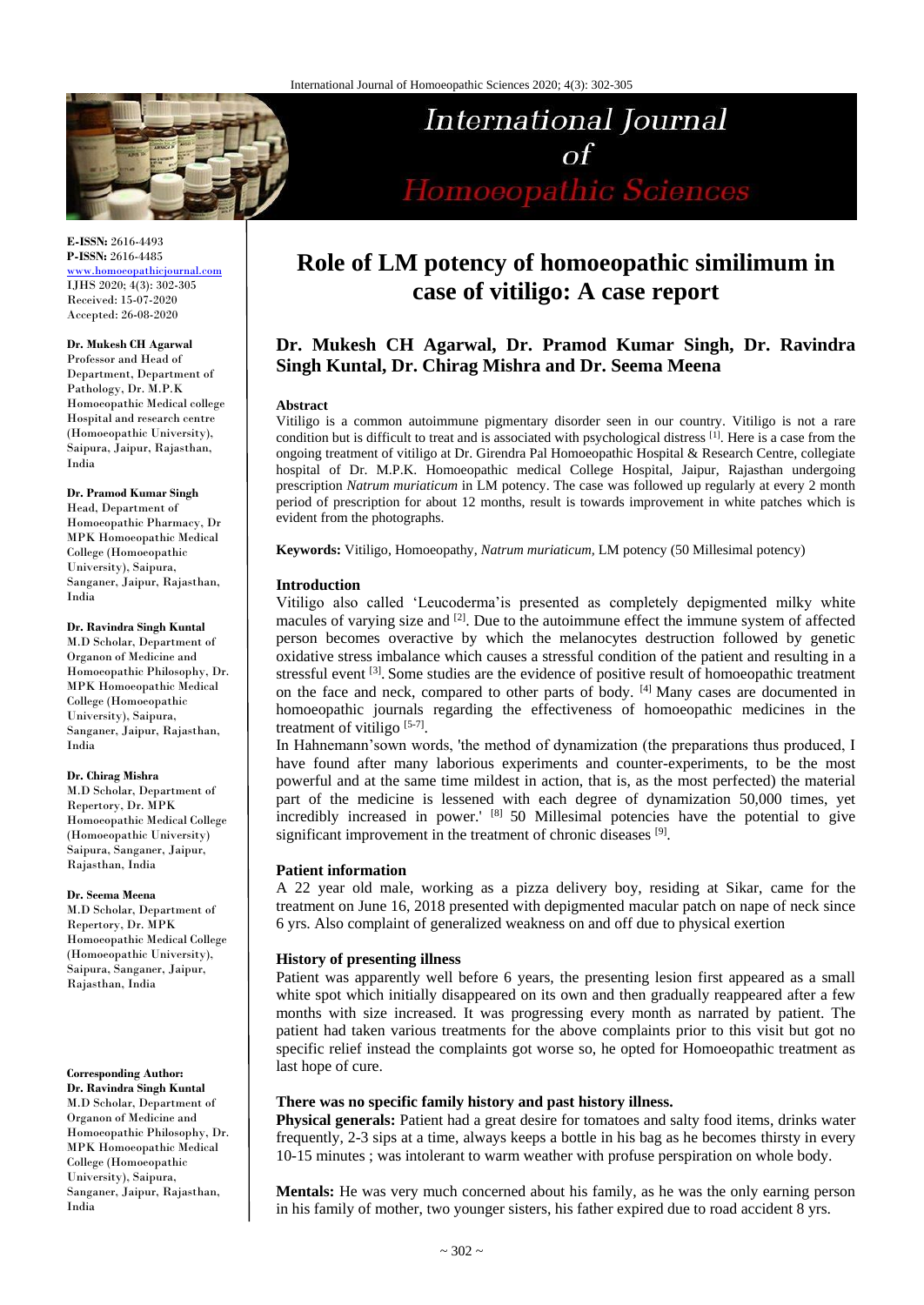ago, and have no support of his paternal family. Becomes aggressive when something wrong happens in front of him and reacts instantly by fighting against the situation. He usually dreamt of being completely exhausted and there is a lot pending work he has to do, but no one is there to help him out.

**General examination:** He was lean thin with earthy complexion, weight 60 kgs., height 158 cms.; blood pressure measuring 110/80 mm of Hg, pulse rate of 75/minute and respiratory rate 16/minute. On physical examination a depigmented patch of size approx. 2.5 inch longitudinal and 1 inch in width, slightly towards right side is observed on nape of neck.

## **Case analysis**

The case showed characteristics mental symptoms. Case was analysed as per Kentian approach.

| <b>Mentals</b>                | <b>Physical generals</b>                | <b>Particulars</b>                              |
|-------------------------------|-----------------------------------------|-------------------------------------------------|
| Concerned about his<br>family | Desire tomatoes and<br>salty food items | Depigmented<br>macular patch on<br>nape of neck |
| Becomes aggressive            | Drinks water                            |                                                 |
| when something wrong          | frequently, as he                       |                                                 |
| happens in front of           | becomes thirsty in                      |                                                 |
| him.                          | few minutes.                            |                                                 |
| Dreams of being<br>exhausted  | $T/R - Hot$                             |                                                 |

**Repertory selection:** Synthesis repertory selected due to prominent generals (mentals & physicals) in the case.

**Miasmatic analysis:** The case is suggestive of predominantly psoric miasm.



Fig 1: Repertorisation of case with the help of RADAR Version 10.0<sup>[10]</sup>

## **Repertorial Analysis**

- 1. Natrum muriaticum 13/6
- 2. Sulphur 10/6
- 3. Sepia officinalis 8/6
- 4. Phosphorous 11/5
- 5. Arsenicum album 10/5

**First prescription:** *Natrum muriaticum*0/1/ 1D followed by Rubrum 30/BD for 60 days, prescribed as per repertorization after erection of totality of symptoms, and medicine with highest marks and maximum rubrics covered, verified with Materia Medica selected as similimum and follow ups maintained according to the principles of Organon of medicine. 0/1 potency selected due to the high susceptibility of the patient, and as per the request of the patient, he could not able to come for follow ups frequently as according to his job's instructions he cannot take leave more frequently and he lives far as well.

#### **Management Plan**

- The medicine used were prepared in strict accordance with Homoeopathic Pharmacopoeia of India. Patient was instructed about the LM potency administration as follows:
	- 1) Give 10 succussions by holding the stock bottle firmly, and pounding it firmly against palm.
	- 2) Pour a teaspoon of liquid from the stock bottle into a cup with 4 oz. (half cup) of water in it.
	- 3) Stir the dilution a few times.
	- 4) Drink one teaspoon of the 4 oz. mixture.
	- 5) Discard the remainder of the liquid.
- *Arnica montana* and *Rhus toxicodendron* prescribed as intermediate remedy for acute illness.
- Patient was adviced not to take any sour things like *vinegar, imli, amchoor*, etc.decrease salt intake, drink plenty of fluid and also for regular yoga, meditation for half an hour early in the morning.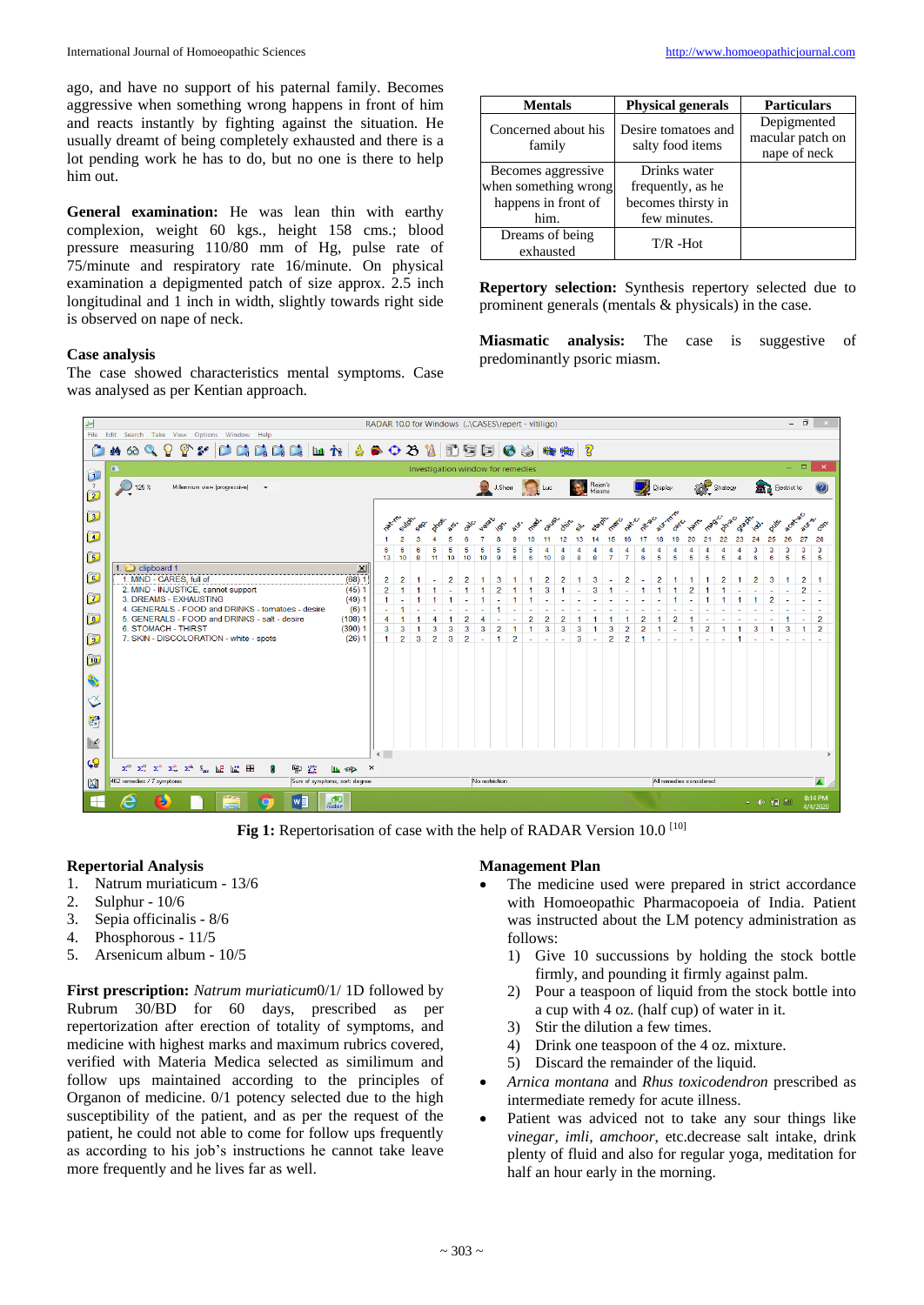|  |  | <b>Table 2:</b> Follow up |  |
|--|--|---------------------------|--|
|--|--|---------------------------|--|

| Date       | <b>Change in Symptomatology</b>                                                                                                                                                                                                                                                                     | <b>Prescription</b>                                                                                                               | <b>Justification</b>                                          |
|------------|-----------------------------------------------------------------------------------------------------------------------------------------------------------------------------------------------------------------------------------------------------------------------------------------------------|-----------------------------------------------------------------------------------------------------------------------------------|---------------------------------------------------------------|
| 17/08/2018 | Status Ouo                                                                                                                                                                                                                                                                                          | Nat. mur 0/1/2D (each dose in every<br>30 days), Rubrum 30/BD for 60<br>days                                                      | Complaint got stable<br>but showed no<br>specific improvemet. |
| 18/10/2018 | There was slight pigmented spots observed in depigmented<br>area.                                                                                                                                                                                                                                   | Rubrum 30/TDS for 60 days                                                                                                         | Slight improvement<br>in complaint                            |
| 19/12/2018 | Patient seems active compared to the previous state, and the<br>pigmentation covering half of the depigmented area.                                                                                                                                                                                 | Rubrum 30/TDS for 60 days                                                                                                         | <b>Towards</b><br>improvement                                 |
| 20/02/2019 | Amelioration in depigmentation, but got injured 15 days ago<br>due to fall from two- wheeler while driving, right hand got<br>bruised badly, taken allopathic treatment but pain disturbs him<br>during working hours, he feels better when in rest position.<br>Patient adviced for physiotherapy. | Arnica montana1M/1D, followed<br>byRhus tox. 30/TDS for 14 days,<br>the next consecutive 45 days are<br>followed by Rubrum 30/TDS | Ailments from<br>injury due to fall                           |
| 20/04/2019 | Amelioration inpain, pigmented spots covered most of the<br>depigmented area.                                                                                                                                                                                                                       | Rubrum 30/TDS for 60 days                                                                                                         | Towards relief of<br>symptoms                                 |
| 21/06/2019 | Amelioration in general complaints, $3/4th$ of the depigmented<br>area filled with pigmentation                                                                                                                                                                                                     | Rubrum 30/TDS for 60 days.                                                                                                        | Showing<br>Improvement                                        |



**Fig 1:** Before treatment; June 16, 2018 **Fig 2:** After treatment; June 21, 2019

#### **Discussion**

Homeopathy treats the individual not the disease which considers the emotional, physical, pathological plane as well. The case presented here shows a similar result, treatment with a minute dose and least material dose roused up the vital force which affected the patient as a whole and resulted in an improved state. "LM" represents the Roman numeral for "50,000." They are called LM potencies because the dilution factor is 1/50,000. Due to posthumous publication of LM potency, it was overlooked by many of the homoeopaths, very few followed this method sincerely, some rejected and some looked at it with suspicion. [11] Some characteristics of LM potency like its least aggravation and least quantity of material doses helps to hasten the cure.

## **Conclusion**

Re- establishment of the homoeopathic principles and philosophy along with the constituitional approach expressed by this case result. It confirms the experiments done by Dr. De Schepper, who observed that LM potencies are advantageous [12].

#### **Acknowledgments**

The authors sincerely thanks the patient for opting

homoeopathic treatment and maintaining a regular follow up and giving consent to publish his case.

#### **Conflict of Interest**

The authors declare no conflict of interest

#### **Source of funding** NIL

#### **References**

- 1. Mahesh S, Mallappa M, Tsintzas D, Vithoulkas G. Homeopathic Treatment of Vitiligo: A Report of Fourteen Cases. Am J Case Rep. 2017; 18:1276-1283.
- 2. Kar PK, Vitiligo: A study of 120 cases. Indian J Dermatol Venereol Leprol. 2001; 67:302-4.
- 3. Dvhani ML *et al*. Various Treatments for Vitiligo: Problems Associated and Solutions. J Appl Pharm Science. 2014; 4:101-105.
- 4. Forschner T, Buchholtz S, Stockfleth E. Current State of Vitiligo therapy- Evidence Based Analysis of the Literature. J Dtsch Dermatol Ges. 2007; 5(6):467-75.
- 5. Koppikar SP. Vitiligo and Psoriasis. The Homoeopathic Heritage. 1991; 16(4): 183-184.
- 6. Kasim C. Leucoderma: a challenge. National Journal of Homoeopathy. 1993; 2(2):19-20.